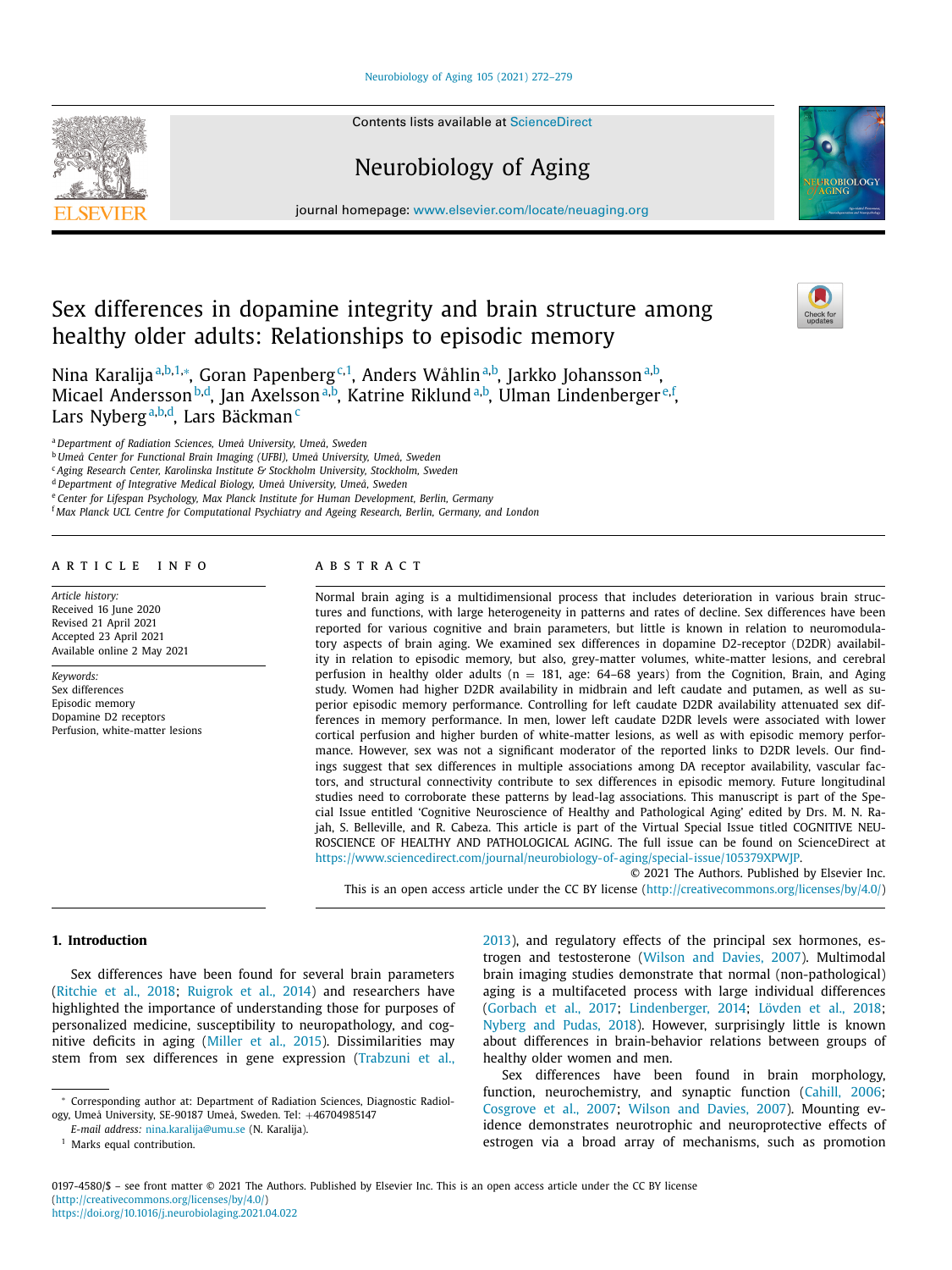<span id="page-1-0"></span>of cell survival upon nutrient-deprived milieus, protection against glutamate toxicity, oxidative damage, and accumulation of betaamyloid [\(Brann](#page-6-0) et al., 2007; [McEwen](#page-7-0) and Alves, 1999; Zárate et al., 2017). Interestingly, several brain regions, such as [hippocampus,](#page-7-0) amygdala, and the association cortices are sexually dimorphic [\(Cahill,](#page-6-0) 2006), likely contributing to sex differences in personality traits [\(Hoffman,](#page-6-0) 1977; [Mestre](#page-7-0) et al., 2009; Schmitt et al., 2008) and cognitive [functioning](#page-7-0) (de Frias et al., [2006;](#page-6-0) Deary et al., 2007; [Herlitz](#page-6-0) et al., 1997). Sex differences have also been found for cerebrovascular health in aging. Compared to women, men are at higher risk of cardiovascular disease [\(Kivipelto](#page-6-0) et al., 2006; [Kloner](#page-6-0) et al., 2016; Webb and [Collins,](#page-7-0) 2017), possibly due to reduced levels of testosterone [\(Oskui](#page-7-0) et al., 2013). By contrast, estrogen may postpone the incidence of cardiovascular disease, by counteracting [atherosclerosis](#page-7-0) [\(Baker](#page-6-0) et al., 2003; Rosano and Panina, 1999; Sullivan and [Fowlkes,](#page-7-0) 1996). Mapping onto the described differences, women demonstrate a younger metabolic brain age than men throughout adulthood [\(Goyal](#page-6-0) et al., 2019).

The dopamine (DA) system modulates cognitive processes, [including](#page-7-0) episodic memory [\(Lisman](#page-7-0) and Grace, 2005; Nyberg et al., 2016; [Shohamy](#page-7-0) and Adcock, 2010). Notably, women display superior episodic memory function throughout life (for review, see [\(Asperholm](#page-6-0) et al., 2019), and are underrepresented in groups exhibiting severe [episodic-memory](#page-6-0) decline in aging (Josefsson et al., 2012). Sex-dependent differences in DA-system integrity may contribute to performance differences in episodic memory, but also to differences in susceptibility to DA pathology [\(Jurado-Coronel](#page-6-0) et al., 2018). Reduced incidence and higher age at onset for Parkinson's disease (PD) in women have been related to the protective role of estrogen for the DA system [\(Haaxma](#page-6-0) et al., 2007). Experimental research demonstrates that estrogen enhances DA release and DA-mediated behaviors, and protects against DA lesions [\(Becker,](#page-6-0) 1999; [Bourque](#page-6-0) et al., 2011; [Gillies](#page-6-0) et al., 2014). In support, positron emission tomography (PET) imaging studies have demonstrated higher levels of DA biomarkers in women than in men, including DA transporters and D2 receptors (D2DRs) [\(Kaasinen](#page-6-0) et al., 2015; [Kaasinen](#page-6-0) et al., 2001; [Lavalaye](#page-7-0) et al., 2000; [Pohjalainen](#page-7-0) et al., 1998; [Wong](#page-7-0) et al., 2012).

Given the proposed female advantage in DA integrity, cerebrovascular health, and episodic memory, the purpose of the present work was to examine the relationship among these variables in a sample of healthy older adults  $(n=181, 100)$  age: 64–68 years, 100 men) from the Cognition, Brain, and Aging (COBRA) study [\(Nevalainen](#page-7-0) et al., 2015). Participants had undergone  $^{11}$ Craclopride/PET to evaluate D2DR status, magnetic resonance imaging (MRI) to assess brain structure, and cognitive testing. In previous descriptive analyses we showed a complex pattern of cognitive sex differences, with a female superiority for episodic memory, a male superiority for working memory, and no sex differences in speed of processing [\(Nevalainen](#page-7-0) et al., 2015).

In the present study, we report on markers of the nigrostriatal DA system, brain volumes, vascular status as assessed by cerebral perfusion and white-matter lesions, and episodic memory separately for men and women. This allows us to explore sex differences in mean levels and associations among these sets of variables. Specifically, we investigate whether these variables show: (i) sex differences in means (Goal 1); sex differences in associations (Goal 2); and (iii) whether markers of the nigrostriatal DA system, brain volumes, and vascular status might qualify as potential contributors to sex differences in episodic memory (Goal 3). We focus on episodic memory because it is an important cognitive ability with well-documented sex differences [\(Asperholm](#page-6-0) et al., 2019) that starts to show average longitudinal decline around 60 years of age [\(Nyberg,](#page-7-0) 2017). Furthermore, assessment of working memory is challenged by the absence of a linear working memory-

#### **Table 1**

Sex differences in demographic, lifestyle, and health variables (mean and standard deviation, or frequencies).

|                                 | Men          | Women        | p     |
|---------------------------------|--------------|--------------|-------|
| N                               | 98           | 72           |       |
| Age (years)                     | 66.3(1.3)    | 66.1(1.1)    | 0.358 |
| Education (years)               | 13.4(3.5)    | 13.1(3.5)    | 0.612 |
| Social activity (h)             | 29.4 (13.5)  | 35.9 (18.2)  | 0.009 |
| Intellectual activity (h)       | 32.7 (16.6)  | 37.4 (15.6)  | 0.055 |
| Physical activity (h)           | 10.2(6.9)    | 11.5(7.2)    | 0.193 |
| <b>MMSE</b>                     | 29.2(0.7)    | 29.3(0.9)    | 0.793 |
| Smoking                         | 10.0%        | 6.2%         | 0.353 |
| Hypertension diagnosis          | 29.0%        | 38.3%        | 0.188 |
| Systolic blood pressure (mmHg)  | 142.7 (17.1) | 140.7 (17.8) | 0.452 |
| Diastolic blood pressure (mmHg) | 84.8 (10.0)  | 85.4 (9.7)   | 0.711 |
| <b>BMI</b>                      | 26.1(3.4)    | 26.1(3.7)    | 0.950 |
| Cardiovascular disease          | 37.0%        | 44.4%        | 0.310 |
| Medicine consumption            | 55.0%        | 64.2%        | 0.211 |

Note: The significance level was  $p=0.004$  after adjustment for the total number of chi-square and t-tests.

D2DR link [\(Lövden](#page-7-0) et al., 2018). Given expected comorbidities and links between DA integrity and [cerebrovascular](#page-6-0) events (Gower and Tiberi, 2018), we expected DA-vascular links to be present, and to possibly differ between men and women. More specifically, higher prevalence of cerebrovascular dysfunction was expected to be found in men, and to be associated with lower D2DR availability. The limited number of subjects in human DA-aging studies [\(Karrer](#page-6-0) et al., 2017), and the scarcity of studies with multimodal designs, have hindered previous investigations of sex differences across DA, cerebrovascular, and cognitive domains within the same sample. Consequently, some analyses conducted here are to be considered exploratory.

#### **2. Material and methods**

#### *2.1. Sample*

This study was carried out in accordance with the Declaration of Helsinki. Written informed consent was obtained prior to all testing.

The analyses were conducted using data from the COBRA study in which healthy older adults ( $n = 181$ , age: 64–68 years, 100 men) have undergone  $^{11}$ C-raclopride/PET, MRI, cognitive testing, and lifestyle mapping. Participants were randomly selected from the population registry of Umeå in Sweden. Exclusion criteria were conditions and medications that affect brain and cognitive functions, including brain trauma, neurological disorders (e.g. stroke, dementia, epilepsy), psychiatric disorders, intellectual disability, functional impairments and movement disorders (e.g. Parkinson's disease), diabetes, and ongoing malignancy treatment. Additional exclusion criteria consisted of MRI-inhibiting factors. A Mini-Mental State Examination (required: 27 of 30) and radiological evaluation of MR images served as objective measures in the screening process. Intellectual, social, and physical activity levels (hours per week) were assessed via questionnaires. We refer to a detailed description of the COBRA study for further information [\(Nevalainen](#page-7-0) et al., 2015). There were overall no differences between men and women with respect to demographic, lifestyle, and health variables (Table 1).

### *2.2. Volumetric assessments*

MRI was performed with a 3-Tesla Discovery MR 750 scanner (General Electric, WI, US) equipped with a 32-channel phasedarray head coil. A 3D fast spoiled gradient-echo sequence was used to obtain high-resolution anatomical T1-weighted images. Imag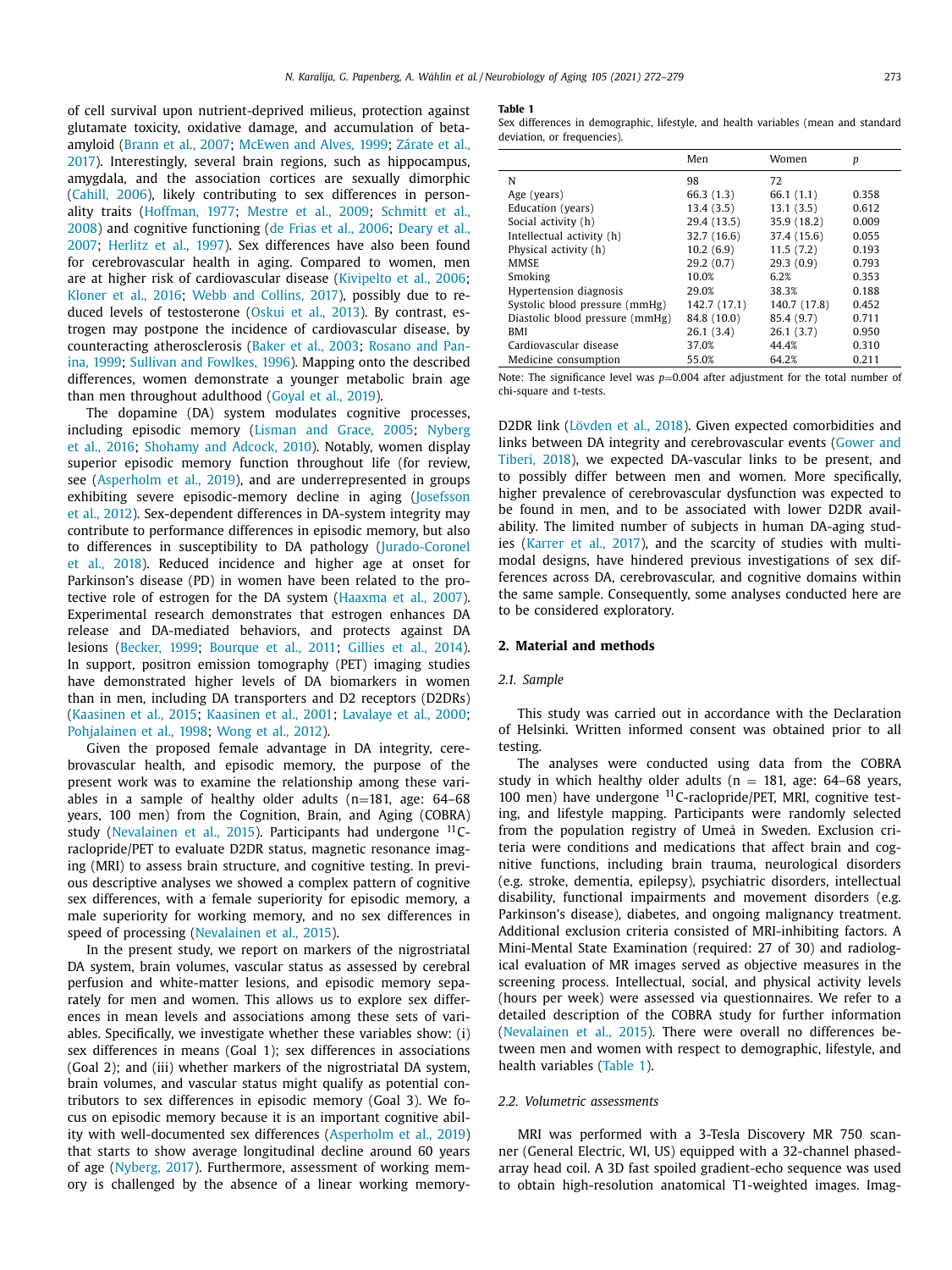<span id="page-2-0"></span>ing parameters were 176 sagittal slices, with slice thickness  $= 1$ mm,  $TR = 8.2$  ms,  $TE = 3.2$  ms, flip angle  $= 12^{\circ}$ , and field of view  $= 25 \times 25$  cm.

Subcortical brain structures were delineated with the Freesurfer 5.3. software [\(http://surfer.nmr.mgh.harvard.edu](#page-6-0) (Fischl et al., 2002), and cortical parcellation was performed according to the Desikan-Killiany atlas [\(Desikan](#page-6-0) et al., 2006). The number of voxels within delineated structures represented grey- and white-matter volumes. Before entered into analyses, raw volumes were corrected for total intracranial volume (ICV): adjusted volume  $=$  raw volume - *b*(ICV – mean ICV), where *b* is the slope of regression of volume on ICV [\(Buckner](#page-6-0) et al., 2004).

#### *2.3. White-matter lesions*

A FLAIR sequence was acquired to assess white-matter hyperintensity (WMH) burden. The total number of slices were 48, slice thickness = 3 mm, TE = 120 ms, TR = 8000 ms, and field of view  $= 24 \times 24$  cm.

WMHs were segmented by the lesion-growth algorithm [\(Schmidt](#page-7-0) et al., 2012), as implemented in the LST toolbox version 2.0.14 [\(www.statisticalmodelling.de/lst.html\)](http://www.statisticalmodelling.de/lst.html) for the statistical parametric mapping software (SPM12). The T1-images were segmented into the three main tissue classes (cerebrospinal fluid, grey matter, and white matter), and co-registered with FLAIR images. Then, lesion probability maps were calculated from FLAIR intensities within white-matter maps. By thresholding these maps with a pre-chosen initial threshold ( $\kappa$ =0.3, defined by visual evaluation), a binary lesion map was obtained. This map was grown along hyperintense neighboring voxels in the FLAIR image, resulting in a lesion probability map that, after thresholding (50%), yielded a binary map of lesions from which the total volume  $\rm (cm^3)$  and number of lesions per individual was obtained.

#### *2.4. Perfusion measurements*

Perfusion measurements were performed with 3D pseudocontinuous arterial spin labeling (3D pcASL), acquired with background suppression and a spiral readout. Labeling time  $= 1.5$  s, post-labeling delay time  $= 1.5$  s, field of view  $= 24$  cm, slice thickness = 4 mm, and acquisition resolution =  $8 \times 512$  (arms x data points), with the number of averages set to 3. This sequence provided whole-brain perfusion in ml/100g/min.

Quantitative perfusion maps were calculated using a postprocessing tool installed on the scanner by the manufacturer. Mean perfusion for the regions of interest (ROIs) were calculated using the Freesurfer segmentation.

## *2.5. D2DR availability*

A 55-min, 18-frame dynamic PET scan was acquired during resting-state conditions with a Discovery PET/CT 690 (General Electric, WI, US), following an intravenous bolus injection of 250 MBq 11C-raclopride. A CT scan (20 mA, 120 kV, 0.8 s/revolution) preceded tracer injection for attenuation-correction purposes. Attenuation- and decay-corrected images (47 slices, field of view = 25 cm, 256  $\times$  256-pixel transaxial images, voxel size =  $0.977 \times 0.977 \times 3.27$  mm<sup>3</sup>) were reconstructed with the iterative algorithm VUE Point HD-SharpIR (GE Healthcare), using 6 iterations, 24 subsets, 3.0 mm post filtering, yielding full width at half maximum (FWHM) of 3.2 mm. Head movements were minimized with individually fitted thermoplastic masks attached to the bed surface.

PET data were converted from DICOM to NIfTI format and corrected for head movement. The PET and T1 images were co-

#### **Table 2**

Sex differences in nigrostriatal D2DR availability (mean and standard deviation).

| Men        | Women      | $%$ diff | п2    | p     |
|------------|------------|----------|-------|-------|
|            |            |          |       |       |
| 2.17(0.24) | 2.29(0.26) | 5%       | 0.052 | 0.003 |
| 2.32(0.24) | 2.33(0.25) | 0.5%     | 0.001 | 0.679 |
| 3.03(0.25) | 3.12(0.26) | 3%       | 0.031 | 0.021 |
| 3.24(0.27) | 3.27(0.25) | 1%       | 0.003 | 0.457 |
| 0.32(0.06) | 0.34(0.06) | 6%       | 0.027 | 0.033 |
|            |            |          |       |       |

Note.  $L = Left; R = Right; diff = difference. Significant sex differences (assessed$ with MANOVA) are presented in bold font. Effect size is illustrated with partialeta squared (η*2*)*.*

registered with SPM8.  $^{11}$ C-raclopride binding potential (BP<sub>ND</sub>) was calculated with Logan analysis [\(Logan](#page-7-0) et al., 1996), using the median activity value within Freesurfer-segmented ROIs for time frames 10-18 (18-55 min). Cerebellar grey matter served as the reference area.

Furthermore, midbrain  $^{11}$ C-raclopride BP<sub>ND</sub> values were extracted using a probabilistic atlas [\(Murty](#page-7-0) et al., 2014). First, the probabilistic atlas was thresholded at 25% to obtain a midbrain mask. Second, dynamic PET images were transformed into MNIcoordinate space and frame-wise midbrain activity concentrations were extracted using the midbrain mask. The midbrain timeactivity curve (TAC) data were modeled using the multi-linear reference tissue model [\(Ichise](#page-6-0) et al., 2003), with the FreeSurferderived cerebellar grey matter TACs as a reference to estimate  $BP<sub>ND</sub>$ .

## *2.6. Cognitive assessment*

Episodic memory was assessed with tests of word recall, number-word recall, and object-position recall (two blocks for each task; max scores: 32, 16, and 24, respectively). For each of the three tests, scores were summarized across the total number of blocks. The three sum scores were standardized (via z-transformation), and averaged to form one composite episodicmemory score (T score: mean = 50;  $SD = 10$ ). Missing values (< 1.2% for all variables) were replaced by the average of the available observed scores.

#### *2.7. Statistical evaluation*

Statistical analyses were conducted with IBM SPSS Statistics 24 (IBM Corp., Armonk, NY, USA). Descriptive data are presented as frequencies, or mean values and standard deviations (SD). Correlations are reported with the Pearson correlation coefficient (*r*). Exclusions were handled via pairwise deletions and encompassed values for D2DR availability in caudate:  $n = 7$ ; putamen:  $n = 8$ ; midbrain:  $n = 3$ , volumes (all regions  $n = 1$ ; subcortical regions  $n = 2$ ). Reasons for exclusions were imperfect quality or segmentation of T1-images, issues with PET/MR co-registration, and statistical outliers according to the outlier labeling rule with 2.2 interquartile ranges. In addition, there were missing cases for WMHs  $(n = 4)$  and cerebral perfusion  $(n = 2)$ .

Sex differences in demographic, lifestyle, and health variables were tested with independent sample t-tests [\(Table](#page-1-0) 1), and alpha level was adjusted for number of tests  $(0.05/13 = 0.004)$ . In accordance with the first aim of the present work, sex differences in mean levels of D2DRs, volumes, perfusion, and whitematter lesions were assessed with multivariate analysis of variance (MANOVA; Tables 2 and [3;](#page-3-0) Results 3.1 and 3.2). Within men and women, hemispheric differences were evaluated with dependent sample t-tests (Table 2). The second aim was to address sex differences in the interrelation among D2DR availability, and structural and vascular factors. This was explored with multiple linear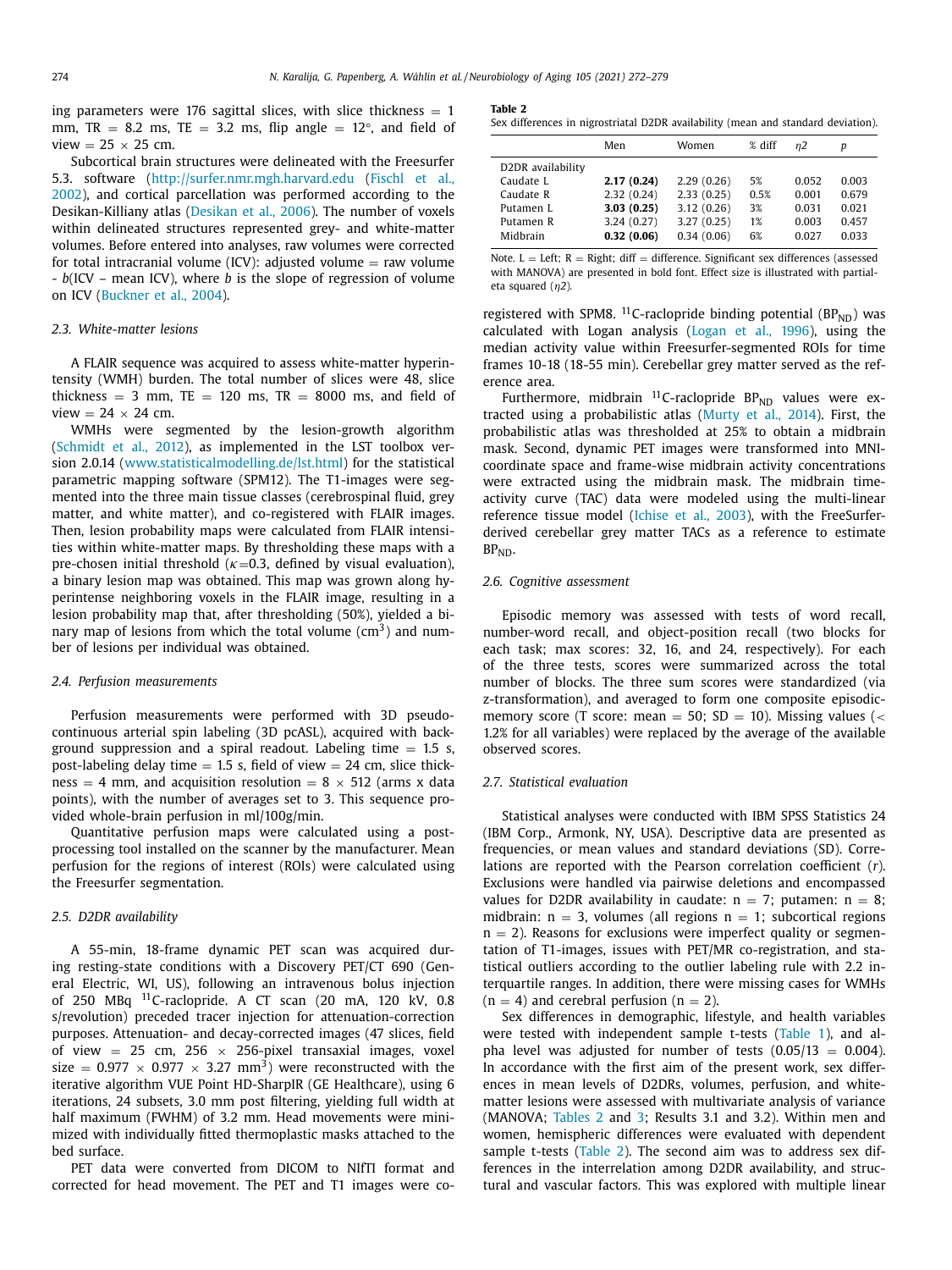<span id="page-3-0"></span>**Table 3** Sex differences in structural brain measures (mean and standard deviation).

|                                  | Men          | Women        | n2    | p       |
|----------------------------------|--------------|--------------|-------|---------|
| Volumes $(cm3)$                  |              |              |       |         |
| Caudate L                        | 3.6(0.5)     | 3.6(0.5)     | 0.002 | 0.580   |
| Caudate R                        | 3.7(0.5)     | 3.8(0.5)     | 0.001 | 0.731   |
| Putamen L                        | 4.6(0.5)     | 4.2(0.5)     | 0.136 | < 0.001 |
| Putamen R                        | 4.6(0.5)     | 4.2(0.5)     | 0.098 | < 0.001 |
| Hippocampus L                    | 3.8(0.4)     | 3.8(0.5)     | 0.001 | 0.675   |
| Hippocampus R                    | 4.0(0.5)     | 3.9(0.4)     | 0.019 | 0.072   |
| Frontal cortex                   | 168.4 (15.2) | 159.6 (14.8) | 0.080 | < 0.001 |
| White matter                     | 627.7 (60.5) | 576.2 (50.2) | 0.175 | < 0.001 |
| Brain per intracranial ratio (%) | 71.7(8.6)    | 74.7 (7.8)   | 0.031 | 0.021   |
| Perfusion (ml/100g/min)          |              |              |       |         |
| Caudate L                        | 43.7 (7.4)   | 44.7 (7.1)   | 0.004 | 0.374   |
| Caudate R                        | 43.6 (7.2)   | 45.1 (7.4)   | 0.011 | 0.161   |
| Putamen L                        | 46.2 (7.9)   | 47.0 (7.6)   | 0.003 | 0.478   |
| Putamen R                        | 44.6 (7.4)   | 46.4 (7.9)   | 0.013 | 0.126   |
| Hippocampus L                    | 40.2(7.8)    | 42.9(8.3)    | 0.027 | 0.027   |
| Hippocampus R                    | 39.6(7.5)    | 42.7(8.5)    | 0.035 | 0.012   |
| Frontal L                        | 41.9(9.1)    | 48.0 (9.8)   | 0.094 | < 0.001 |
| Frontal R                        | 40.4 (8.9)   | 46.7 (10.2)  | 0.100 | < 0.001 |
| White-matter lesions             |              |              |       |         |
| Volume $L$ (cm <sup>3</sup> )    | 1.6(1.8)     | 1.2(1.2)     | 0.019 | 0.066   |
| Volume $R$ (cm <sup>3</sup> )    | 1.4(1.7)     | 1.1(1.4)     | 0.009 | 0.214   |
| Number of lesions L              | 18.6 (11.2)  | 14.6 (7.1)   | 0.040 | 0.008   |
| Number of lesions R              | 19.5 (12.8)  | 15.1(7.8)    | 0.039 | 0.008   |

Note.  $L = Left$ ;  $R = Right$ . Significant sex differences from MANOVAs (one per brain domain) are presented in bold. Effect size is illustrated with partial-eta squared (η*2*)*.*

regression models in men and women, separately (Results 3.3.) Independent variables were representative of each structural domain (Table 3) and consisted of brain per intracranial ratio (as volume estimates), frontal perfusion, and number of white-matter lesions. To investigate whether the association between frontal perfusion and caudate D2DR availability was moderated by sex, multiple regression analyses were performed with frontal perfusion, sex, and the interaction term sex  $\times$  perfusion as independent variables. To address the third aim of this work, the influences of D2DR availability and structural and vascular measures were assessed on sex differences in episodic memory through linear regression models, as described above, and analysis of covariance (ANCOVA; Results 3.4). ANCOVAs were also used to assess the influence of hippocampal D2DR levels and volumes as covariates on sex differences in episodic memory (Results 3.4), and grey matter volumes as covariates on sex differences in D2DR availability (Results 3.1). Effect sizes are indicated by partial-eta squared (η*2*)*.*

## **3. Results**

## *3.1. Higher nigrostriatal D2DR availability in women*

Significant sex differences were found for nigrostriatal D2DR availability (F(5, 163) = 6.73, Wilks' lambda ( $\Lambda$ ) = 0.83, *p* < 0.001). Compared to women, men had lower D2DR availability in left caudate (F(1, 167) = 9.21), left putamen (F(1, 167) = 5.39), and midbrain (F(1, 167) = 4.63; [Table](#page-2-0) 2). Sex differences in left caudate  $(F(1,171) = 8.69, p = 0.004, \eta2 = 0.048)$  and left putamen  $(F(1,170) = 4.92, p = 0.028, \eta^2 = 0.028)$  were maintained after adjusting for regional volumes. In both sexes, lower levels were observed in left, compared to right caudate (men:  $t(94) = -8.15$ , *p*  $<$  0.001; women: t(77) = -2.80;  $p = 0.007$ ) and putamen (men:  $t(94) = -13.95$ ; women:  $t(77) = -10.06$ ;  $p < 0.001$  for both).

# *3.2. Sex differences in regional volumes, perfusion, and lesion burden*

Sex differences were observed for several structural measures, including volumes (F(9, 163) = 13.89,  $\Lambda = 0.57$ ,  $p < 0.001$ ), perfusion (F(8, 170) = 5.55,  $\Lambda = 0.79$ ,  $p < 0.001$ ), and at trend level, for white-matter lesion burden (F(4, 171) = 2.29,  $\Lambda = 0.95$ ,  $p = 0.062$ ). Men had larger putaminal (F(1, 171) = 26.99 and 18.50 for left and right), cortical ( $F(1, 171) = 14.89$ ), and white-matter volumes  $(F(1, 171) = 36.16)$ , but smaller overall brain per intracranial ratios  $(F(1, 171) = 5.45;$  Table 3). In addition, men had lower perfusion in frontal cortex  $(F(1, 177) = 18.43$  and 19.69 for left and right) and hippocampus (F(1;177) = 4.95 and 6.49 for left and right), and higher frequency of lesions in the white-matter (F(1, 174) = 7.30 and 7.14 for left and right).

## *3.3. Interrelation between D2DR availability and structural brain measures*

Next, we explored whether the observed sex differences in caudate D2DR availability [\(Table](#page-2-0) 2) and structural brain measures (one indicator per domain: brain per intracranial ratios, frontal perfusion, number of white-matter lesions; Table 3) showed different associations in men versus women. For this purpose, we conducted multiple regressions, separately in men and women. A linear regression model  $(F(3,89) = 7.06, p < 0.001)$  revealed that left caudate D2DR levels were linked to frontal perfusion  $(\beta = 0.209, t(89) = 2.02, p = 0.046;$  [Fig.](#page-4-0) 1A) and number of lesions ( $\beta$  = -0.295, t(89) = -2.92,  $p = 0.004$ ) in men. The corresponding model for left caudate D2DR levels in women was not significant (F(3,72) = 2.49,  $p = 0.067$ ), nor were models for right caudate D2DR levels for men (F(3,90) = 2.27,  $p = 0.085$ ) or women  $(F(3,71) = 2.56, p = 0.062).$ 

To further disentangle the associations among independent variables and D2DR levels, partial correlations were performed for each independent variable (adjusting for the other two independent variables). Correlations between left caudate D2DR levels and lesion burden were similar for men and women (men: *r* = -0.30,  $p = 0.004$ ; women:  $r = -0.30$ ,  $p = 0.010$ ), whereas correlations with perfusion were only found in men (men:  $r = 0.21$ ,  $p = 0.046$ ; women:  $r = 0.02$ ,  $p = 0.840$ ), and no associations were found with brain per intracranial ratios (men:  $r = 0.07$ ,  $p = 0.486$ ; women:  $r = 0.08$ ,  $p = 0.487$ ). With respect to the right caudate, correlations between D2DR levels and lesion burden were similar for men and women (men: *r* = -0.24, *p* = 0.019; women: *r* = -0.31,  $p = 0.007$ ), whereas no correlations were found with perfusion (men:  $r = 0.05$ ,  $p = 0.633$ ; women:  $r = 0.01$ ,  $p = 0.958$ ), or brain per intracranial ratios (men:  $r = -0.06$ ,  $p = 0.554$ ; women:  $r = 0.04$ ,  $p = 0.734$ ). Moreover, linear regression analyses were conducted to test whether the link between frontal perfusion and D2DR availability was moderated by sex. The model for left caudate D2DR levels  $(F(3,168) = 6.67, p < 0.001)$  revealed main effects for frontal perfusion ( $\beta = 0.328$ , t(168) = 3.03,  $p = 0.003$ ) and sex  $(\beta = 0.791, t(168) = 2.25, p = 0.026)$ . However, the interaction effect between sex and frontal perfusion [\(Fig.](#page-4-0) 1A) did not approach conventional significance ( $β = 0.679$ , t(168) = 1.78,  $p = 0.077$ ). The corresponding model for right caudate D2DR was non-significant  $(F(3, 168) = 0.69, p = 0.557).$ 

#### *3.4. Sex differences in episodic memory*

As reported before [\(Nevalainen](#page-7-0) et al., 2015), there was a female advantage in episodic memory  $(F(1, 179) = 7.02, p = 0.009,$  $\eta$ 2= 0.038). Given that caudate D2DR availability has been linked to episodic memory in past research [\(Cervenka](#page-6-0) et al., 2008; [Nyberg](#page-7-0) et al., 2016), we tested whether some of the sex differences in episodic memory was accounted for by caudate D2DR availability. Multiple linear regressions revealed that D2DR availability in left caudate was associated with episodic memory in men  $(F(1,93) = 7.55, p = 0.007)$ , but not in women  $(F(1,77) = 0.07)$ ,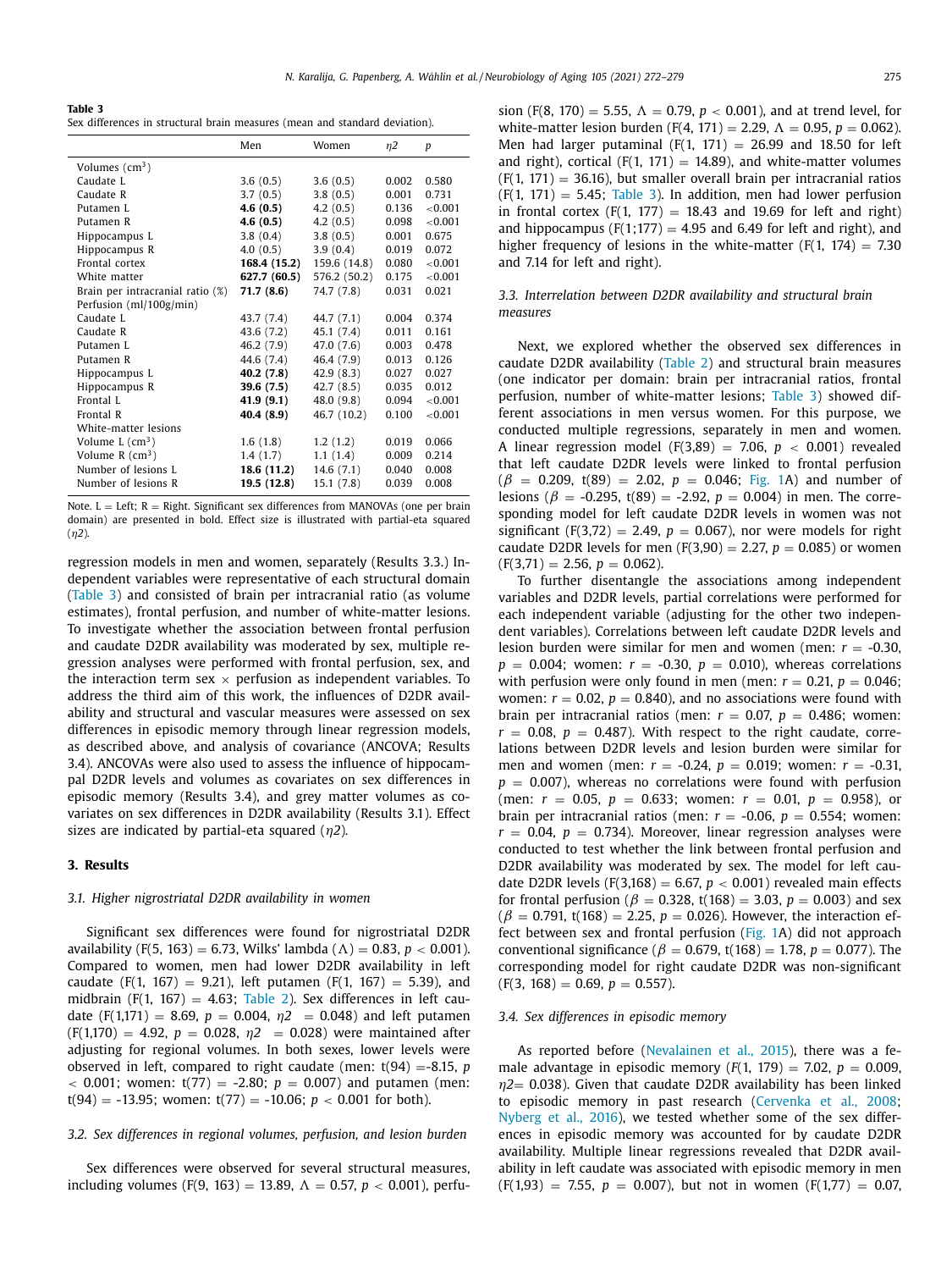<span id="page-4-0"></span>

Fig. 1. Sex differences in relationship between left caudate D2DR availability and frontal cortical perfusion and episodic memory. Left caudate D2DR availability was associated with frontal perfusion (A) and episodic memory (B) in men but not in women. Sex differences in episodic memory performance were attenuated following adjustment for left caudate D2DR (C). Red line indicates mean performance for the sample. \*\*  $p < 0.01$ . L: left.

 $p = 0.796$ ; Fig. 1B). Similar sex differences in patterns of associations were found for right caudate D2DR availability (*men:*  $F(1,94) = 4.56, p = 0.035, r = 0.22; women: F(1,76) = 0.08,$  $p = 0.779$ ,  $r = 0.03$ ). In testing whether sex moderated the association between D2DR levels and episodic memory, main effects were found for left caudate D2DR availability  $(F(3,170) = 4.27$ ,  $p = 0.006$ ;  $\beta = 0.292$ , t(170) = 2.76,  $p = 0.006$ ), however, sex  $(\beta = 1.279, t(170) = 1.92, p = 0.057)$ , and the interaction between sex and left caudate D2DR levels ( $\beta$  = -1.192, t(170) = 1.73,  $p = 0.085$ ) bordered to statistical significance. The corresponding model for right caudate D2DR and episodic memory (F(3,  $170$ ) = 3.19,  $p = 0.025$ ) demonstrated main effects for D2DR availability ( $\beta = 0.211$ , t(170) = 2.15,  $p = 0.033$ ), but no relationships to sex (t(170) = 1.40,  $p = 0.162$ ) or sex  $\times$  D2DR availability  $(t(170) = 1.18, p = 0.239).$ 

Moreover, sex differences in episodic memory remained after adjusting for right caudate D2DR levels  $(F(1, 171) = 4.33, p = 0.039,$  $\eta$ 2 = 0.025), but were attenuated and non-significant after adjusting for left caudate D2DR availability (F(1, 171) = 2.88,  $p = 0.091$ ,  $\eta$ 2 = 0.017; Fig. 1C). In comparison, adjustment for the structural measures assessed in relation to D2DR availability, did not attenuate sex differences in episodic memory (number of lesions:  $(F(1, 174) = 4.13, p = 0.044, \eta^2 = 0.023$ ; frontal perfusion:  $(F(1, 174) = 4.13, p = 0.044, \eta^2 = 0.023$ ; frontal perfusion: 176) = 4.29,  $p = 0.040$ ,  $\eta$ 2 = 0.024; brain per intracranial ratio:  $(F(1, 177) = 5.44, p = 0.021, \eta^2 = 0.030).$ 

Episodic memory performance has been linked to hippocampal volume and D2DR levels [\(Nyberg](#page-7-0) et al., 2016). Yet, sex differences in performance remained after adjusting for hippocampal D2DR availability (average left and right;  $F(1, 170) = 6.61$ ,  $p = 0.011$ ,  $\eta$ 2 = 0.037) and volume (average left and right; F(1, 176) = 6.61,  $p = 0.011, \eta_2 = 0.036$ .

# **4. Discussion**

The present work sought to elucidate sex differences in neurocognitive status at older age, focusing on episodic memory performance, the nigrostriatal DA system, and structural brain measures. Due to previous indications of reduced DA integrity [\(Kaasinen](#page-6-0) et al., 2015; [Kaasinen](#page-6-0) et al., 2001; [Lavalaye](#page-7-0) et al., 2000; [Pohjalainen](#page-7-0) et al., 1998; [Wong](#page-7-0) et al., 2012) and more vascular alterations in men [\(Kivipelto](#page-6-0) et al., 2006; [Kloner](#page-6-0) et al., 2016; Webb and [Collins,](#page-7-0) 2017), we investigated interrelations between these domains, and specifically whether possible links differed between men and women. We demonstrate lower episodic memory performance and lower levels of nigrostriatal D2DR markers, particularly in the left hemisphere, in men compared to women. Furthermore, left caudate D2DR levels accounted for a small portion of sex differences in memory performance. Higher white-



**Fig. 2.** Overview of findings. Sex differences were observed for mean levels and associations between vascular status and D2DR integrity, and episodic memory performance in older adults. Single-headed arrows indicate direction of links. The hatched arrow indicates expected associations that are not apparent in the COBRA study. Double-headed arrow indicates a reciprocal relationship.

matter lesion burden and lower cortical perfusion in men, with links to caudate D2DR levels, suggest that cerebrovascular status may be one factor that underlies sex differences in DA integrity [\(Karalija](#page-6-0) et al., 2019). That said, sex was not a significant moderator of the perfusion-D2DR and D2DR-memory links. These relationships are illustrated in Fig. 2, although causal links are not possible to derive from the current analyses.

Sex differences in the DA system have been reported previously, with evidence for higher levels of DA markers in women [\(Kaasinen](#page-6-0) et al., 2015; [Kaasinen](#page-6-0) et al., 2001; [Lavalaye](#page-7-0) et al., 2000; [Pohjalainen](#page-7-0) et al., 1998; [Wong](#page-7-0) et al., 2012). Notably, one agecomparative study showed that striatal receptor availability in older men was half of that in older women [\(Pohjalainen](#page-7-0) et al., 1998). Moreover, men are at higher risk of pathological DA decline. The risk of PD is at least 1.5 times greater in men, upon which accelerated DA decline and greater symptom severity is observed [\(Elbaz](#page-6-0) et al., 2002; [Gillies](#page-6-0) et al., 2014; [Haaxma](#page-6-0) et al., 2007; [Lubomski](#page-7-0) et al., 2014; [Lyons](#page-7-0) et al., 1998; [Wooten](#page-7-0) et al., 2004). Lower levels of DA decline in women, in healthy as well as pathological aging, have been related to neuroprotective effects of estrogen [\(Becker,](#page-6-0) 1999; [Bourque](#page-6-0) et al., 2011; [Gillies](#page-6-0) et al., 2014), which could be exerted via estrogen receptors in nigrostriatal areas (Creutz and [Kritzer,](#page-6-0) 2004). In support of this assertion, animal data demonstrate that toxin-induced DA depletion is aggravated in male animals, and that estrogen replacement in ovariectomized animals leads to less grave DA lesions [\(Miller](#page-7-0) et al., 1998).

Asymmetries in the DA system have been observed across studies involving healthy samples, and in groups with pathologies [\(Larisch](#page-6-0) et al., 1998; [Molochnikov](#page-7-0) and Cohen, 2014). Studies in animals and humans have demonstrated that hemispheric differences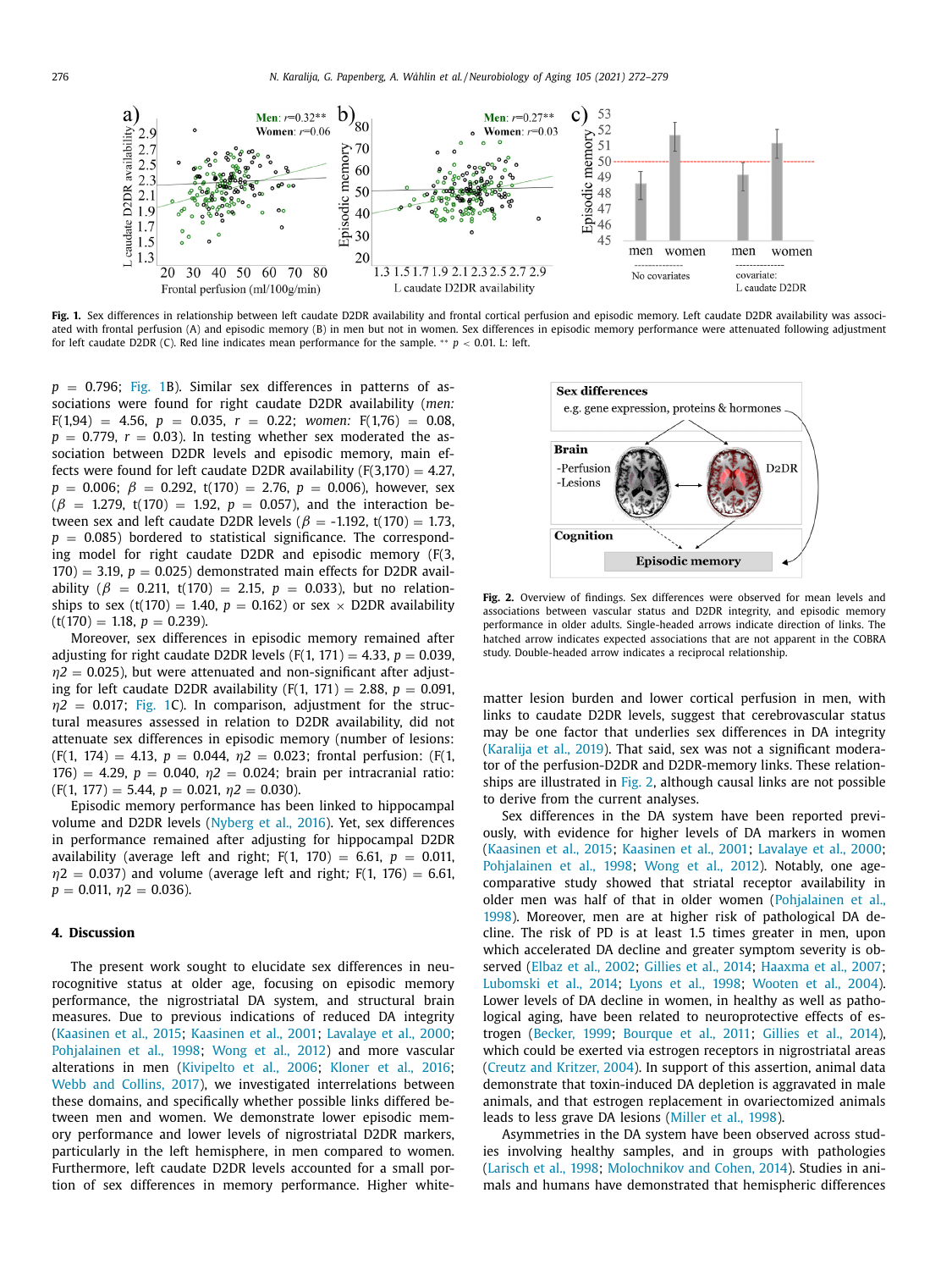in D2DR levels are found in younger subjects, yet are reduced in aging [\(Giardino,](#page-6-0) 1996; [Vernaleken](#page-7-0) et al., 2007). Inter-hemispheric asymmetries were found in the present work, with lower D2DR levels in left striatum in both sexes, that were more pronounced in men. The physiology behind DA asymmetries remain inconclusive; however, it may have important functional consequences for behavior [\(Nieoullon,](#page-7-0) 2002; [Tomer](#page-7-0) et al., 2008; [Tomer](#page-7-0) et al., 2012). Unilateral striatal DA loss is typically found in early stages of PD, and predominantly in the left hemisphere for right-handed PD patients [\(Kaasinen](#page-6-0) et al., 2015; [Scherfler](#page-7-0) et al., 2012). Interestingly, left- versus right-sided DA loss in PD gives rise to diverging cognitive deficits, where left-sided DA deficits were associated with memory impairments [\(Verreyt](#page-7-0) et al., 2011). The present work indicates that similar patterns may apply to healthy aging as well.

There is consistent evidence for that men are at higher risk for cardiovascular disease [\(Pilote](#page-7-0) et al., 2007). Such differences are believed to stem from genetic, epigenetic, and hormonal factors [\(Regitz-Zagrosek](#page-7-0) and Kararigas, 2016). The present study shows that even in samples of healthy, older adults, indications of reduced cerebrovascular health were more pronounced in men. Here, cerebrovascular status was assessed via perfusion and whitematter lesion burden, where the latter is considered a manifestation of small-vessel disease [\(Wardlaw](#page-7-0) et al., 2013). The higher risk in men may derive from declining levels of testosterone with aging [\(Kloner](#page-6-0) et al., 2016), as testosterone regulates cardiac repolarization and interacts with [cardiovascular](#page-7-0) risk factors (Oskui et al., 2013). In men over 70 years of age, cardiovascular risk was associated with serum testosterone levels [\(Ruige](#page-7-0) et al., 2011), which has led to suggestions of treatment with testosterone for preventive purposes [\(Goodale](#page-6-0) et al., 2017; [Kloner](#page-6-0) et al., 2016). Interestingly, increased midbrain and cortical perfusion was found following testosterone treatment in hypogonodal men (Azad et al., [2003\)](#page-6-0). Protective effects of estrogen may contribute to maintained vascular integrity and a younger metabolic age in women throughout the lifespan [\(Goyal](#page-6-0) et al., 2019; [Gustafsson,](#page-6-0) 1997; Iafrati et al., 1997).

Due to the scarcity of multimodal brain imaging studies, there is a lack of knowledge regarding the relation among age-sensitive brain variables. This is particularly the case for DA, owing to limited sample sizes and lack of multimodal designs of most *in vivo* DA studies [\(Karrer](#page-6-0) et al., 2017). Changes in various neural substrates are likely correlated, where some may trigger others. Cross-sectional data suggest DA decline to be a continuous process across the lifespan [\(Bäckman](#page-6-0) et al., 2010; [Bäckman](#page-6-0) et al., 2006; [Karrer](#page-6-0) et al., 2017). Vascular risk factors may modulate DA integrity throughout adulthood, even though vascular disease is more prevalent in older populations (Strait and [Lakatta,](#page-7-0) 2012). In healthy aging, reduced DA markers have been associated with increased load of [white-matter](#page-7-0) lesions [\(Karalija](#page-6-0) et al., 2019; Rieckmann et al., 2016), and structural and functional brain measures (Lövden et al., 2018). The present work [demonstrates](#page-7-0) that cortical perfusion was significantly lower in men than in women. Although sex did not moderate the perfusion-D2DR link, the significant correlation between perfusion and caudate D2DR levels in men suggests that reduced vascular health may underlie DA reductions, and, possibly lateralization of these. Relatedly, DA decline in PD is paralleled by cortical atrophy and [hypoperfusion](#page-7-0) [\(Claassen](#page-6-0) et al., 2016; Lin et al., 2016). Stroke studies in animals and humans suggest that ischemia is followed by changes in the DA system [\(Gower](#page-6-0) and Tiberi, 2018; [Momosaki](#page-7-0) et al., 2017). However, the reverse causal chain is also plausible, due to the vasoactive characteristics of DA. Dopaminergic terminals are located in close proximity to brain microvasculature and administration of DA agonists results in a vasomotor response [\(Krimer](#page-6-0) et al., 1998). Also, animal and human PET work demonstrate effects of DA release on striatal blood flow [\(Knutson](#page-6-0) and [Gibbs,](#page-6-0) 2007; [Schott](#page-7-0) et al., 2008). Conceivably, there is a reciprocal relationship between these two directions of influence, such that DA activity affects vascular parameters inasmuch as the opposite is true (double-headed arrow in [Fig.](#page-4-0) 2; [\(Bäckman](#page-6-0) and Nyberg, 2013).

In line with recent [meta-analytic](#page-6-0) evidence (Asperholm et al., 2019), we have earlier reported a female advantage in episodic memory in the same sample [\(Nevalainen](#page-7-0) et al., 2015). Our study sample involves only adults in their mid 60s, hence limiting the generalizability of the findings to early and middle adulthood, and to very old age. The relatively young age and high level of health in the COBRA sample [\(Nevalainen](#page-7-0) et al., 2015) may underlie the lack of the expected association between cerebrovascular parameters and episodic memory (hatched arrow in [Fig.](#page-4-0) 2). Vascular abnormalities such as hypoperfusion, lesion manifestation, and silent infarcts are recognized as early signs of memory impairment and dementia [\(](#page-7-0)[Iturria-Medina](#page-6-0) et al., 2016; Smith et al., 2017; Wåhlin and [Nyberg,](#page-7-0) 2019). This age range was chosen as it represents the age at which average decline in several cognitive abilities typically starts to manifest. Several studies have shown that caudate DA markers, including D2DRs, predict episodic memory [performance](#page-6-0) [\(Cervenka](#page-6-0) et al., 2008; Chen et al., [2005;](#page-6-0) Erixon-Lindroth et al., 2005; [Nyberg](#page-7-0) et al., 2016). Recent work shows impaired episodic memory following induction of striatal DA-lesions in animals, and [modulatory](#page-6-0) effects of sex hormones (Conner et al., 2020). The present study extends previous work and suggests that sex differences in caudate D2DR levels may be one source of sex differences in episodic memory performance. Conceivably, caudate function is critical for updating of long-term episodic memory representations [\(Persson](#page-7-0) et al., 2015), and exerts its role via interactions with other key regions for memory encoding and retrieval, such as [hippocampus](#page-6-0) and prefrontal regions (Brown et al., 2012; [Müller](#page-7-0) et al., 2018). Sex differences have been reported for hippocampal structure and function (Yagi and [Galea,](#page-7-0) 2019), and as shown here, seem to include hippocampal perfusion. However, adjusting for hippocampal volume and D2DR levels did not attenuate sex differences in episodic memory in our sample.

#### *4.1. Conclusions*

In summary, the present data demonstrate sex differences in cerebrovascular status, DA integrity, and episodic memory in aging. Still, longitudinal multivariate data and a closer link to animal models are needed to ascertain how physiological differences between women and men contribute to sex differences in cognitive aging.

#### **Disclosure statement**

The authors report no conflicts of interest.

## **Funding**

This work was funded by the Swedish Research Council, Umeå University, Umeå University–Karolinska Institute Strategic Neuroscience Program, the Knut and Alice Wallenberg Foundation, the Torsten and Ragnar Söderberg Foundation, an Alexander von Humboldt Research award, a donation from the Jochnick Foundation, Swedish Brain Power, the Swedish Brain Foundation, Västerbotten County Council, Innovation Fund of the Max Planck Society, and Gottfried Wilhelm Leibniz Research Award 2010 of the German Research Foundation (DFG).

The Freesurfer analyses were performed on resources provided by the Swedish National Infrastructure for Computing (SNIC) at HPC2N in Umeå.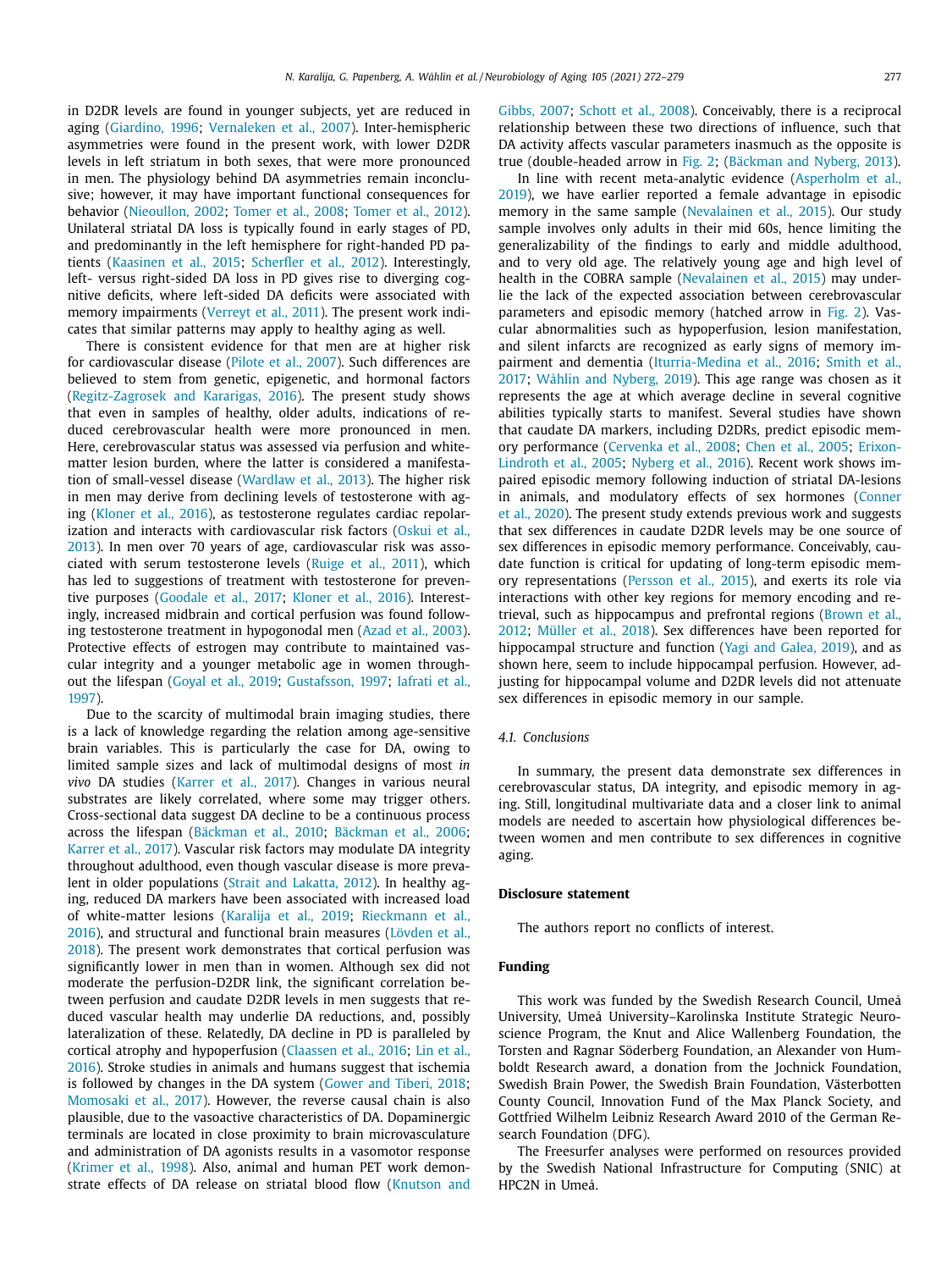## <span id="page-6-0"></span>**CRediT authorship contribution statement**

**Nina Karalija:** Conceptualization, Formal analysis, Investigation, Writing – original draft. **Goran Papenberg:** Conceptualization, Formal analysis, Investigation, Writing – original draft. **Anders Wåhlin:** Software, Validation, Formal analysis, Writing – review & editing. **Jarkko Johansson:** Software, Validation, Writing – review & editing. **Micael Andersson:** Software, Validation, Formal analysis, Writing – review & editing. **Jan Axelsson:** Software, Validation, Writing – review & editing. **Katrine Riklund:** Project administration, Funding acquisition, Writing – review & editing. **Ulman Lindenberger:** Project administration, Funding acquisition, Writing – review & editing. **Lars Nyberg:** Project administration, Funding acquisition, Writing – review & editing. **Lars Bäckman:** Project administration, Funding acquisition, Supervision, Conceptualization, Writing – review & editing.

#### **References**

- [Asperholm,](http://refhub.elsevier.com/S0197-4580(21)00145-7/sbref0001) M., [Hogman,](http://refhub.elsevier.com/S0197-4580(21)00145-7/sbref0001) N., [Rafi,](http://refhub.elsevier.com/S0197-4580(21)00145-7/sbref0001) J., [Herlitz,](http://refhub.elsevier.com/S0197-4580(21)00145-7/sbref0001) A., 2019. What did you do yesterday? A [meta-analysis](http://refhub.elsevier.com/S0197-4580(21)00145-7/sbref0001) of sex differences in episodic memory. Psychol. Bull. 145 (8), 785–821.
- [Azad,](http://refhub.elsevier.com/S0197-4580(21)00145-7/sbref0002) N., [Pitale,](http://refhub.elsevier.com/S0197-4580(21)00145-7/sbref0002) S., [Barnes,](http://refhub.elsevier.com/S0197-4580(21)00145-7/sbref0002) W.E., [Friedman,](http://refhub.elsevier.com/S0197-4580(21)00145-7/sbref0002) N., 2003. Testosterone treatment enhances regional brain perfusion in [hypogonadal](http://refhub.elsevier.com/S0197-4580(21)00145-7/sbref0002) men. J. Clin. Endocrinol. Metab. 88 (7), 3064–3068.
- [Baker,](http://refhub.elsevier.com/S0197-4580(21)00145-7/sbref0003) L., [Meldrum,](http://refhub.elsevier.com/S0197-4580(21)00145-7/sbref0003) K.K., [Wang,](http://refhub.elsevier.com/S0197-4580(21)00145-7/sbref0003) M., [Sankula,](http://refhub.elsevier.com/S0197-4580(21)00145-7/sbref0003) R., [Vanam,](http://refhub.elsevier.com/S0197-4580(21)00145-7/sbref0003) R., [Raiesdana,](http://refhub.elsevier.com/S0197-4580(21)00145-7/sbref0003) A., [Tsai,](http://refhub.elsevier.com/S0197-4580(21)00145-7/sbref0003) B., [Hile,](http://refhub.elsevier.com/S0197-4580(21)00145-7/sbref0003) K., [Brown,](http://refhub.elsevier.com/S0197-4580(21)00145-7/sbref0003) J.W., [Meldrum,](http://refhub.elsevier.com/S0197-4580(21)00145-7/sbref0003) D.R., 2003. The role of estrogen in [cardiovascular](http://refhub.elsevier.com/S0197-4580(21)00145-7/sbref0003) disease. J. Surg. Res. 115 (2), 325–344.
- [Becker,](http://refhub.elsevier.com/S0197-4580(21)00145-7/sbref0004) J.B., 1999. Gender differences in [dopaminergic](http://refhub.elsevier.com/S0197-4580(21)00145-7/sbref0004) function in striatum and nucleus accumbens. Pharmacol. Biochem. Behav. 64 (4), 803–812.
- [Bourque,](http://refhub.elsevier.com/S0197-4580(21)00145-7/sbref0005) M., [Dluzen,](http://refhub.elsevier.com/S0197-4580(21)00145-7/sbref0005) D., Di [Paolo,](http://refhub.elsevier.com/S0197-4580(21)00145-7/sbref0005) T., 2011. Male/Female Differences in Neuroprotection and [Neuromodulation](http://refhub.elsevier.com/S0197-4580(21)00145-7/sbref0005) of Brain Dopamine. Front. Endocrinol. (Lausanne) 2  $(35)$
- [Brann,](http://refhub.elsevier.com/S0197-4580(21)00145-7/sbref0006) D.W., [Dhandapani,](http://refhub.elsevier.com/S0197-4580(21)00145-7/sbref0006) K., [Wakade,](http://refhub.elsevier.com/S0197-4580(21)00145-7/sbref0006) C., [Mahesh,](http://refhub.elsevier.com/S0197-4580(21)00145-7/sbref0006) V.B., [Khan,](http://refhub.elsevier.com/S0197-4580(21)00145-7/sbref0006) M.M., 2007. Neurotrophic and [neuroprotective](http://refhub.elsevier.com/S0197-4580(21)00145-7/sbref0006) actions of estrogen: basic mechanisms and clini-
- cal implications. Steroids 72 (5), 381–405. [Brown,](http://refhub.elsevier.com/S0197-4580(21)00145-7/sbref0007) T.I., [Ross,](http://refhub.elsevier.com/S0197-4580(21)00145-7/sbref0007) R.S., [Tobyne,](http://refhub.elsevier.com/S0197-4580(21)00145-7/sbref0007) S.M., [Stern,](http://refhub.elsevier.com/S0197-4580(21)00145-7/sbref0007) C.E., 2012. Cooperative interactions between [hippocampal](http://refhub.elsevier.com/S0197-4580(21)00145-7/sbref0007) and striatal systems support flexible navigation. Neuroimage 60 (2), 1316–1330.
- [Buckner,](http://refhub.elsevier.com/S0197-4580(21)00145-7/sbref0008) R.L., [Head,](http://refhub.elsevier.com/S0197-4580(21)00145-7/sbref0008) D., [Parker,](http://refhub.elsevier.com/S0197-4580(21)00145-7/sbref0008) J., [Fotenos,](http://refhub.elsevier.com/S0197-4580(21)00145-7/sbref0008) A.F., [Marcus,](http://refhub.elsevier.com/S0197-4580(21)00145-7/sbref0008) D., [Morris,](http://refhub.elsevier.com/S0197-4580(21)00145-7/sbref0008) J.C., [Snyder,](http://refhub.elsevier.com/S0197-4580(21)00145-7/sbref0008) A.Z., 2004. A unified approach for [morphometric](http://refhub.elsevier.com/S0197-4580(21)00145-7/sbref0008) and functional data analysis in young, old, and demented adults using automated atlas-based head size normalization: reliability and validation against manual measurement of total intracranial volume. Neuroimage 23 (2), 724–738.
- [Bäckman,](http://refhub.elsevier.com/S0197-4580(21)00145-7/sbref0009) L., [Nyberg,](http://refhub.elsevier.com/S0197-4580(21)00145-7/sbref0009) L., 2013. Dopamine and training-related [working-memory](http://refhub.elsevier.com/S0197-4580(21)00145-7/sbref0009) improvement. Neurosci. Biobehav. Rev. 37 (9 Pt B), 2209–2219.
- [Bäckman,](http://refhub.elsevier.com/S0197-4580(21)00145-7/sbref0010) L., [Lindenberger,](http://refhub.elsevier.com/S0197-4580(21)00145-7/sbref0010) U., Li, [S.C.,](http://refhub.elsevier.com/S0197-4580(21)00145-7/sbref0010) [Nyberg,](http://refhub.elsevier.com/S0197-4580(21)00145-7/sbref0010) L., 2010. Linking cognitive aging to alterations in dopamine [neurotransmitter](http://refhub.elsevier.com/S0197-4580(21)00145-7/sbref0010) functioning: recent data and future avenues. Neurosci. Biobehav. Rev. 34 (5), 670–677.
- [Bäckman,](http://refhub.elsevier.com/S0197-4580(21)00145-7/sbref0011) L., [Nyberg,](http://refhub.elsevier.com/S0197-4580(21)00145-7/sbref0011) L., [Lindenberger,](http://refhub.elsevier.com/S0197-4580(21)00145-7/sbref0011) U., Li, [S.C.,](http://refhub.elsevier.com/S0197-4580(21)00145-7/sbref0011) [Farde,](http://refhub.elsevier.com/S0197-4580(21)00145-7/sbref0011) L., 2006. The correlative triad among aging, dopamine, and cognition: current status and future prospects. Neurosci. Biobehav. Rev. 30 (6), 791–807.
- [Cahill,](http://refhub.elsevier.com/S0197-4580(21)00145-7/sbref0012) L., 2006. Why sex matters for [neuroscience.](http://refhub.elsevier.com/S0197-4580(21)00145-7/sbref0012) Nat. Rev. Neurosci. 7 (6), 477–484.
- [Cervenka,](http://refhub.elsevier.com/S0197-4580(21)00145-7/sbref0013) S., [Bäckman,](http://refhub.elsevier.com/S0197-4580(21)00145-7/sbref0013) L., [Cselenyi,](http://refhub.elsevier.com/S0197-4580(21)00145-7/sbref0013) Z., [Halldin,](http://refhub.elsevier.com/S0197-4580(21)00145-7/sbref0013) C., [Farde,](http://refhub.elsevier.com/S0197-4580(21)00145-7/sbref0013) L., 2008. Associations between dopamine D2-receptor binding and cognitive performance indicate functional [compartmentalization](http://refhub.elsevier.com/S0197-4580(21)00145-7/sbref0013) of the human striatum. Neuroimage 40 (3), 1287–1295.
- [Chen,](http://refhub.elsevier.com/S0197-4580(21)00145-7/sbref0014) P.S., [Yang,](http://refhub.elsevier.com/S0197-4580(21)00145-7/sbref0014) Y.K., [Lee,](http://refhub.elsevier.com/S0197-4580(21)00145-7/sbref0014) Y.S., [Yeh,](http://refhub.elsevier.com/S0197-4580(21)00145-7/sbref0014) T.L., [Lee,](http://refhub.elsevier.com/S0197-4580(21)00145-7/sbref0014) I.H., [Chiu,](http://refhub.elsevier.com/S0197-4580(21)00145-7/sbref0014) N.T., [Chu,](http://refhub.elsevier.com/S0197-4580(21)00145-7/sbref0014) C.L., 2005. Correlation between different memory systems and striatal dopamine D2/D3 receptor density: a single photon emission computed [tomography](http://refhub.elsevier.com/S0197-4580(21)00145-7/sbref0014) study. Psychol. Med. 35 (2), 197–204.
- [Claassen,](http://refhub.elsevier.com/S0197-4580(21)00145-7/sbref0015) D.O., [McDonell,](http://refhub.elsevier.com/S0197-4580(21)00145-7/sbref0015) K.E., [Donahue,](http://refhub.elsevier.com/S0197-4580(21)00145-7/sbref0015) M., [Rawal,](http://refhub.elsevier.com/S0197-4580(21)00145-7/sbref0015) S., [Wylie,](http://refhub.elsevier.com/S0197-4580(21)00145-7/sbref0015) S.A., [Neimat,](http://refhub.elsevier.com/S0197-4580(21)00145-7/sbref0015) J.S., [Kang,](http://refhub.elsevier.com/S0197-4580(21)00145-7/sbref0015) H., [Hedera,](http://refhub.elsevier.com/S0197-4580(21)00145-7/sbref0015) P., [Zald,](http://refhub.elsevier.com/S0197-4580(21)00145-7/sbref0015) D., [Landman,](http://refhub.elsevier.com/S0197-4580(21)00145-7/sbref0015) B., [Dawant,](http://refhub.elsevier.com/S0197-4580(21)00145-7/sbref0015) B., [Rane,](http://refhub.elsevier.com/S0197-4580(21)00145-7/sbref0015) S., 2016. Cortical asymmetry in Parkinson's disease: early susceptibility of the left hemisphere. Brain Behav 6 (12) [e00573–e00573.](http://refhub.elsevier.com/S0197-4580(21)00145-7/sbref0015)
- [Conner,](http://refhub.elsevier.com/S0197-4580(21)00145-7/sbref0016) M.R., [Jang,](http://refhub.elsevier.com/S0197-4580(21)00145-7/sbref0016) D., [Anderson,](http://refhub.elsevier.com/S0197-4580(21)00145-7/sbref0016) B.J., [Kritzer,](http://refhub.elsevier.com/S0197-4580(21)00145-7/sbref0016) M.F., 2020. Biological Sex and Sex Hormone Impacts on Deficits in [Episodic-Like](http://refhub.elsevier.com/S0197-4580(21)00145-7/sbref0016) Memory in a Rat Model of Early, Pre– motor Stages of Parkinson's Disease. Front. Neurol. 11, 942.
- [Cosgrove,](http://refhub.elsevier.com/S0197-4580(21)00145-7/sbref0017) K.P., [Mazure,](http://refhub.elsevier.com/S0197-4580(21)00145-7/sbref0017) C.M., [Staley,](http://refhub.elsevier.com/S0197-4580(21)00145-7/sbref0017) J.K., 2007. Evolving knowledge of sex [differences](http://refhub.elsevier.com/S0197-4580(21)00145-7/sbref0017) in brain structure, function, and chemistry. Biol. Psychiatry 62 (8), 847–855.
- [Creutz,](http://refhub.elsevier.com/S0197-4580(21)00145-7/sbref0018) L.M., [Kritzer,](http://refhub.elsevier.com/S0197-4580(21)00145-7/sbref0018) M.F., 2004. Mesostriatal and mesolimbic projections of midbrain neurons [immunoreactive](http://refhub.elsevier.com/S0197-4580(21)00145-7/sbref0018) for estrogen receptor beta or androgen receptors in rats. J. Comp. Neurol. 476 (4), 348–362.
- de [Frias,](http://refhub.elsevier.com/S0197-4580(21)00145-7/sbref0019) C.M., [Nilsson,](http://refhub.elsevier.com/S0197-4580(21)00145-7/sbref0019) L.G., [Herlitz,](http://refhub.elsevier.com/S0197-4580(21)00145-7/sbref0019) A., 2006. Sex differences in cognition are stable over a 10-year period in adulthood and old age. [Neuropsychol.](http://refhub.elsevier.com/S0197-4580(21)00145-7/sbref0019) Dev. Cogn. B Aging Neuropsychol. Cogn. 13 (3-4), 574–587.
- [Deary,](http://refhub.elsevier.com/S0197-4580(21)00145-7/sbref0020) I.J., [Irwing,](http://refhub.elsevier.com/S0197-4580(21)00145-7/sbref0020) P., [Der,](http://refhub.elsevier.com/S0197-4580(21)00145-7/sbref0020) G., [Bates,](http://refhub.elsevier.com/S0197-4580(21)00145-7/sbref0020) T.C., 2007. [Brother–sister](http://refhub.elsevier.com/S0197-4580(21)00145-7/sbref0020) differences in the g factor in intelligence: Analysis of full, opposite-sex siblings from the NLSY1979. Intelligence 35 (5), 451–456.
- [Desikan,](http://refhub.elsevier.com/S0197-4580(21)00145-7/sbref0021) R.S., [Segonne,](http://refhub.elsevier.com/S0197-4580(21)00145-7/sbref0021) F., [Fischl,](http://refhub.elsevier.com/S0197-4580(21)00145-7/sbref0021) B., [Quinn,](http://refhub.elsevier.com/S0197-4580(21)00145-7/sbref0021) B.T., [Dickerson,](http://refhub.elsevier.com/S0197-4580(21)00145-7/sbref0021) B.C., [Blacker,](http://refhub.elsevier.com/S0197-4580(21)00145-7/sbref0021) D., Buckner, R.L., [Dale,](http://refhub.elsevier.com/S0197-4580(21)00145-7/sbref0021) A.M., [Maguire,](http://refhub.elsevier.com/S0197-4580(21)00145-7/sbref0021) R.P., [Hyman,](http://refhub.elsevier.com/S0197-4580(21)00145-7/sbref0021) B.T., [Albert,](http://refhub.elsevier.com/S0197-4580(21)00145-7/sbref0021) M.S., [Killiany,](http://refhub.elsevier.com/S0197-4580(21)00145-7/sbref0021) R.J., 2006. An automated labeling system for subdividing the human cerebral cortex on MRI scans into gyral based regions of interest. [Neuroimage](http://refhub.elsevier.com/S0197-4580(21)00145-7/sbref0021) 31 (3), 968–980.
- [Elbaz,](http://refhub.elsevier.com/S0197-4580(21)00145-7/sbref0022) A., [Bower,](http://refhub.elsevier.com/S0197-4580(21)00145-7/sbref0022) J.H., [Maraganore,](http://refhub.elsevier.com/S0197-4580(21)00145-7/sbref0022) D.M., [McDonnell,](http://refhub.elsevier.com/S0197-4580(21)00145-7/sbref0022) S.K., [Peterson,](http://refhub.elsevier.com/S0197-4580(21)00145-7/sbref0022) B.J., [Ahlskog,](http://refhub.elsevier.com/S0197-4580(21)00145-7/sbref0022) J.E., [Schaid,](http://refhub.elsevier.com/S0197-4580(21)00145-7/sbref0022) D.J., [Rocca,](http://refhub.elsevier.com/S0197-4580(21)00145-7/sbref0022) W.A., 2002. Risk tables for [parkinsonism](http://refhub.elsevier.com/S0197-4580(21)00145-7/sbref0022) and Parkinson's disease. J. Clin. Epidemiol. 55 (1), 25–31.
- [Erixon-Lindroth,](http://refhub.elsevier.com/S0197-4580(21)00145-7/sbref0023) N., [Farde,](http://refhub.elsevier.com/S0197-4580(21)00145-7/sbref0023) L., [Wahlin,](http://refhub.elsevier.com/S0197-4580(21)00145-7/sbref0023) T.B., [Sovago,](http://refhub.elsevier.com/S0197-4580(21)00145-7/sbref0023) J., [Halldin,](http://refhub.elsevier.com/S0197-4580(21)00145-7/sbref0023) C., [Backman,](http://refhub.elsevier.com/S0197-4580(21)00145-7/sbref0023) L., 2005. The role of the striatal dopamine transporter in cognitive aging. Psychiatry Res 138 (1), 1–12.
- [Fischl,](http://refhub.elsevier.com/S0197-4580(21)00145-7/sbref0024) B., [Salat,](http://refhub.elsevier.com/S0197-4580(21)00145-7/sbref0024) D.H., [Busa,](http://refhub.elsevier.com/S0197-4580(21)00145-7/sbref0024) E., [Albert,](http://refhub.elsevier.com/S0197-4580(21)00145-7/sbref0024) M., [Dieterich,](http://refhub.elsevier.com/S0197-4580(21)00145-7/sbref0024) M., [Haselgrove,](http://refhub.elsevier.com/S0197-4580(21)00145-7/sbref0024) C., van der Kouwe, A., [Killiany,](http://refhub.elsevier.com/S0197-4580(21)00145-7/sbref0024) R., [Kennedy,](http://refhub.elsevier.com/S0197-4580(21)00145-7/sbref0024) D., [Klaveness,](http://refhub.elsevier.com/S0197-4580(21)00145-7/sbref0024) S., [Montillo,](http://refhub.elsevier.com/S0197-4580(21)00145-7/sbref0024) A., [Makris,](http://refhub.elsevier.com/S0197-4580(21)00145-7/sbref0024) N., [Rosen,](http://refhub.elsevier.com/S0197-4580(21)00145-7/sbref0024) B., [Dale,](http://refhub.elsevier.com/S0197-4580(21)00145-7/sbref0024) A.M., 2002. Whole Brain Segmentation: Automated Labeling of [Neuroanatomical](http://refhub.elsevier.com/S0197-4580(21)00145-7/sbref0024) Structures in the Human Brain. Neuron 33 (3), 341–355.
- [Giardino,](http://refhub.elsevier.com/S0197-4580(21)00145-7/sbref0025) L., 1996. Right-left asymmetry of D1- and [D2-receptor](http://refhub.elsevier.com/S0197-4580(21)00145-7/sbref0025) density is lost in the basal ganglia of old rats. Brain Res 720 (1), 235–238.
- [Gillies,](http://refhub.elsevier.com/S0197-4580(21)00145-7/sbref0026) G.E., [Pienaar,](http://refhub.elsevier.com/S0197-4580(21)00145-7/sbref0026) I.S., [Vohra,](http://refhub.elsevier.com/S0197-4580(21)00145-7/sbref0026) S., [Qamhawi,](http://refhub.elsevier.com/S0197-4580(21)00145-7/sbref0026) Z., 2014. Sex differences in Parkinson's disease. Front. [Neuroendocrinol.](http://refhub.elsevier.com/S0197-4580(21)00145-7/sbref0026) 35 (3), 370–384.
- [Goodale,](http://refhub.elsevier.com/S0197-4580(21)00145-7/sbref0027) T., [Sadhu,](http://refhub.elsevier.com/S0197-4580(21)00145-7/sbref0027) A., [Petak,](http://refhub.elsevier.com/S0197-4580(21)00145-7/sbref0027) S., [Robbins,](http://refhub.elsevier.com/S0197-4580(21)00145-7/sbref0027) R., 2017. [Testosterone](http://refhub.elsevier.com/S0197-4580(21)00145-7/sbref0027) and the Heart. Methodist Debakey Cardiovasc. J. 13 (2), 68–72.
- [Gorbach,](http://refhub.elsevier.com/S0197-4580(21)00145-7/sbref0028) T., [Pudas,](http://refhub.elsevier.com/S0197-4580(21)00145-7/sbref0028) S., [Lundquist,](http://refhub.elsevier.com/S0197-4580(21)00145-7/sbref0028) A., [Oradd,](http://refhub.elsevier.com/S0197-4580(21)00145-7/sbref0028) G., [Josefsson,](http://refhub.elsevier.com/S0197-4580(21)00145-7/sbref0028) M., [Salami,](http://refhub.elsevier.com/S0197-4580(21)00145-7/sbref0028) A., de [Luna,](http://refhub.elsevier.com/S0197-4580(21)00145-7/sbref0028) X., [Nyberg,](http://refhub.elsevier.com/S0197-4580(21)00145-7/sbref0028) L., 2017. Longitudinal association between hippocampus atrophy and [episodic-memory](http://refhub.elsevier.com/S0197-4580(21)00145-7/sbref0028) decline. Neurobiol. Aging 51, 167–176.
- [Gower,](http://refhub.elsevier.com/S0197-4580(21)00145-7/sbref0029) A., [Tiberi,](http://refhub.elsevier.com/S0197-4580(21)00145-7/sbref0029) M., 2018. The Intersection of Central Dopamine System and Stroke: Potential Avenues Aiming at [Enhancement](http://refhub.elsevier.com/S0197-4580(21)00145-7/sbref0029) of Motor Recovery. Front. Synaptic Neurosci. 10 18-18.
- [Goyal,](http://refhub.elsevier.com/S0197-4580(21)00145-7/sbref0030) M.S., [Blazey,](http://refhub.elsevier.com/S0197-4580(21)00145-7/sbref0030) T.M., [Su,](http://refhub.elsevier.com/S0197-4580(21)00145-7/sbref0030) Y., [Couture,](http://refhub.elsevier.com/S0197-4580(21)00145-7/sbref0030) L.E., [Durbin,](http://refhub.elsevier.com/S0197-4580(21)00145-7/sbref0030) T.J., [Bateman,](http://refhub.elsevier.com/S0197-4580(21)00145-7/sbref0030) R.J., Benzinger, T.L.S., [Morris,](http://refhub.elsevier.com/S0197-4580(21)00145-7/sbref0030) J.C., [Raichle,](http://refhub.elsevier.com/S0197-4580(21)00145-7/sbref0030) M.E., [Vlassenko,](http://refhub.elsevier.com/S0197-4580(21)00145-7/sbref0030) A.G., 2019. Persistent metabolic youth in the aging female brain. [Proceedings](http://refhub.elsevier.com/S0197-4580(21)00145-7/sbref0030) of the National Academy of Sciences 116 (8), 3251.
- [Gustafsson,](http://refhub.elsevier.com/S0197-4580(21)00145-7/sbref0031) J.A., 1997. Estrogen receptor [beta–getting](http://refhub.elsevier.com/S0197-4580(21)00145-7/sbref0031) in on the action? Nat. Med. 3 (5), 493–494.
- [Haaxma,](http://refhub.elsevier.com/S0197-4580(21)00145-7/sbref0032) C.A., [Bloem,](http://refhub.elsevier.com/S0197-4580(21)00145-7/sbref0032) B.R., [Borm,](http://refhub.elsevier.com/S0197-4580(21)00145-7/sbref0032) G.F., [Oyen,](http://refhub.elsevier.com/S0197-4580(21)00145-7/sbref0032) W.J., [Leenders,](http://refhub.elsevier.com/S0197-4580(21)00145-7/sbref0032) K.L., [Eshuis,](http://refhub.elsevier.com/S0197-4580(21)00145-7/sbref0032) S., [Booij,](http://refhub.elsevier.com/S0197-4580(21)00145-7/sbref0032) J., [Dluzen,](http://refhub.elsevier.com/S0197-4580(21)00145-7/sbref0032) D.E., [Horstink,](http://refhub.elsevier.com/S0197-4580(21)00145-7/sbref0032) M.W., 2007. Gender differences in [Parkinson's](http://refhub.elsevier.com/S0197-4580(21)00145-7/sbref0032) disease. J. Neurol. Neurosurg. Psychiatry 78 (8), 819–824.
- [Herlitz,](http://refhub.elsevier.com/S0197-4580(21)00145-7/sbref0033) A., [Nilsson,](http://refhub.elsevier.com/S0197-4580(21)00145-7/sbref0033) L.G., [Backman,](http://refhub.elsevier.com/S0197-4580(21)00145-7/sbref0033) L., 1997. Gender [differences](http://refhub.elsevier.com/S0197-4580(21)00145-7/sbref0033) in episodic memory. Mem. Cognit. 25 (6), 801–811.
- [Hoffman,](http://refhub.elsevier.com/S0197-4580(21)00145-7/sbref0034) M.L., 1977. Sex [differences](http://refhub.elsevier.com/S0197-4580(21)00145-7/sbref0034) in empathy and related behaviors. Psychol. Bull. 84 (4), 712–722.
- [Iafrati,](http://refhub.elsevier.com/S0197-4580(21)00145-7/sbref0035) M.D., [Karas,](http://refhub.elsevier.com/S0197-4580(21)00145-7/sbref0035) R.H., [Aronovitz,](http://refhub.elsevier.com/S0197-4580(21)00145-7/sbref0035) M., [Kim,](http://refhub.elsevier.com/S0197-4580(21)00145-7/sbref0035) S., [Sullivan](http://refhub.elsevier.com/S0197-4580(21)00145-7/sbref0035) Jr., T.R., [Lubahn,](http://refhub.elsevier.com/S0197-4580(21)00145-7/sbref0035) D.B., [O'Donnell](http://refhub.elsevier.com/S0197-4580(21)00145-7/sbref0035) Jr., T.F., [Korach,](http://refhub.elsevier.com/S0197-4580(21)00145-7/sbref0035) K.S., [Mendelsohn,](http://refhub.elsevier.com/S0197-4580(21)00145-7/sbref0035) M.E., 1997. Estrogen inhibits the vascular injury response in estrogen receptor [alpha-deficient](http://refhub.elsevier.com/S0197-4580(21)00145-7/sbref0035) mice. Nat. Med. 3 (5), 545–548.
- [Ichise,](http://refhub.elsevier.com/S0197-4580(21)00145-7/sbref0036) M., [Liow,](http://refhub.elsevier.com/S0197-4580(21)00145-7/sbref0036) J.S., Lu, [J.Q.,](http://refhub.elsevier.com/S0197-4580(21)00145-7/sbref0036) [Takano,](http://refhub.elsevier.com/S0197-4580(21)00145-7/sbref0036) A., [Model,](http://refhub.elsevier.com/S0197-4580(21)00145-7/sbref0036) K., [Toyama,](http://refhub.elsevier.com/S0197-4580(21)00145-7/sbref0036) H., [Suhara,](http://refhub.elsevier.com/S0197-4580(21)00145-7/sbref0036) T., [Suzuki,](http://refhub.elsevier.com/S0197-4580(21)00145-7/sbref0036) K., [Innis,](http://refhub.elsevier.com/S0197-4580(21)00145-7/sbref0036) R.B., [Carson,](http://refhub.elsevier.com/S0197-4580(21)00145-7/sbref0036) R.E., 2003. Linearized reference tissue parametric imaging methods: application to [11C]DASB positron emission [tomography](http://refhub.elsevier.com/S0197-4580(21)00145-7/sbref0036) studies of the serotonin transporter in human brain. J. Cereb. Blood Flow Metab. 23 (9), 1096–1112.
- [Iturria-Medina,](http://refhub.elsevier.com/S0197-4580(21)00145-7/sbref0037) Y., [Sotero,](http://refhub.elsevier.com/S0197-4580(21)00145-7/sbref0037) R.C., [Toussaint,](http://refhub.elsevier.com/S0197-4580(21)00145-7/sbref0037) P.J., [Mateos-Pérez,](http://refhub.elsevier.com/S0197-4580(21)00145-7/sbref0037) J.M., [Evans,](http://refhub.elsevier.com/S0197-4580(21)00145-7/sbref0037) A.C., 2016. Early role of vascular dysregulation on late-onset Alzheimer's disease based on multifactorial data-driven analysis. Nat Commun 7, 11934.
- [Josefsson,](http://refhub.elsevier.com/S0197-4580(21)00145-7/sbref0038) M., de [Luna,](http://refhub.elsevier.com/S0197-4580(21)00145-7/sbref0038) X., [Pudas,](http://refhub.elsevier.com/S0197-4580(21)00145-7/sbref0038) S., [Nilsson,](http://refhub.elsevier.com/S0197-4580(21)00145-7/sbref0038) L.G., [Nyberg,](http://refhub.elsevier.com/S0197-4580(21)00145-7/sbref0038) L., 2012. Genetic and lifestyle predictors of 15-year [longitudinal](http://refhub.elsevier.com/S0197-4580(21)00145-7/sbref0038) change in episodic memory. J. Am. Geriatr. Soc. 60 (12), 2308–2312.
- [Jurado-Coronel,](http://refhub.elsevier.com/S0197-4580(21)00145-7/sbref0039) J.C., [Cabezas,](http://refhub.elsevier.com/S0197-4580(21)00145-7/sbref0039) R., Ávila [Rodríguez,](http://refhub.elsevier.com/S0197-4580(21)00145-7/sbref0039) M.F., [Echeverria,](http://refhub.elsevier.com/S0197-4580(21)00145-7/sbref0039) V., García-Segura, L.M., [Barreto,](http://refhub.elsevier.com/S0197-4580(21)00145-7/sbref0039) G.E., 2018. Sex differences in Parkinson's disease: Features on clinical symptoms, treatment outcome, sexual hormones and genetics. Front. [Neuroendocrinol.](http://refhub.elsevier.com/S0197-4580(21)00145-7/sbref0039) 50, 18–30.
- [Kaasinen,](http://refhub.elsevier.com/S0197-4580(21)00145-7/sbref0040) V., [Nagren,](http://refhub.elsevier.com/S0197-4580(21)00145-7/sbref0040) K., [Hietala,](http://refhub.elsevier.com/S0197-4580(21)00145-7/sbref0040) J., [Farde,](http://refhub.elsevier.com/S0197-4580(21)00145-7/sbref0040) L., [Rinne,](http://refhub.elsevier.com/S0197-4580(21)00145-7/sbref0040) J.O., 2001. Sex differences in [extrastriatal](http://refhub.elsevier.com/S0197-4580(21)00145-7/sbref0040) dopamine d(2)-like receptors in the human brain. Am. J. Psychiatry 158 (2), 308–311.
- [Kaasinen,](http://refhub.elsevier.com/S0197-4580(21)00145-7/sbref0041) V., [Joutsa,](http://refhub.elsevier.com/S0197-4580(21)00145-7/sbref0041) J., [Noponen,](http://refhub.elsevier.com/S0197-4580(21)00145-7/sbref0041) T., [Johansson,](http://refhub.elsevier.com/S0197-4580(21)00145-7/sbref0041) J., [Seppanen,](http://refhub.elsevier.com/S0197-4580(21)00145-7/sbref0041) M., 2015. Effects of aging and gender on striatal and extrastriatal [\[123I\]FP-CIT](http://refhub.elsevier.com/S0197-4580(21)00145-7/sbref0041) binding in Parkinson's disease. Neurobiol. Aging 36 (4), 1757–1763.
- [Karalija,](http://refhub.elsevier.com/S0197-4580(21)00145-7/sbref0042) N., [Wåhlin,](http://refhub.elsevier.com/S0197-4580(21)00145-7/sbref0042) A., [Ek,](http://refhub.elsevier.com/S0197-4580(21)00145-7/sbref0042) J., [Rieckmann,](http://refhub.elsevier.com/S0197-4580(21)00145-7/sbref0042) A., [Papenberg,](http://refhub.elsevier.com/S0197-4580(21)00145-7/sbref0042) G., [Salami,](http://refhub.elsevier.com/S0197-4580(21)00145-7/sbref0042) A., Brandmaier, A.M., [Köhncke,](http://refhub.elsevier.com/S0197-4580(21)00145-7/sbref0042) Y., [Johansson,](http://refhub.elsevier.com/S0197-4580(21)00145-7/sbref0042) J., [Andersson,](http://refhub.elsevier.com/S0197-4580(21)00145-7/sbref0042) M., [Axelsson,](http://refhub.elsevier.com/S0197-4580(21)00145-7/sbref0042) J., [Orädd,](http://refhub.elsevier.com/S0197-4580(21)00145-7/sbref0042) G., [Riklund,](http://refhub.elsevier.com/S0197-4580(21)00145-7/sbref0042) K., [Lövden,](http://refhub.elsevier.com/S0197-4580(21)00145-7/sbref0042) M., [Lindenberger,](http://refhub.elsevier.com/S0197-4580(21)00145-7/sbref0042) U., [Bäckman,](http://refhub.elsevier.com/S0197-4580(21)00145-7/sbref0042) L., [Nyberg,](http://refhub.elsevier.com/S0197-4580(21)00145-7/sbref0042) L., 2019. Cardiovascular factors are related to dopamine integrity and cognition in aging. Annals of clinical and translational neurology 6 (11), 2291–2303.
- [Karrer,](http://refhub.elsevier.com/S0197-4580(21)00145-7/sbref0043) T.M., [Josef,](http://refhub.elsevier.com/S0197-4580(21)00145-7/sbref0043) A.K., [Mata,](http://refhub.elsevier.com/S0197-4580(21)00145-7/sbref0043) R., [Morris,](http://refhub.elsevier.com/S0197-4580(21)00145-7/sbref0043) E.D., [Samanez-Larkin,](http://refhub.elsevier.com/S0197-4580(21)00145-7/sbref0043) G.R., 2017. Reduced dopamine receptors and transporters but not synthesis capacity in normal aging adults: a meta-analysis. Neurobiol. Aging 57, 36–46.
- [Kivipelto,](http://refhub.elsevier.com/S0197-4580(21)00145-7/sbref0044) M., [Ngandu,](http://refhub.elsevier.com/S0197-4580(21)00145-7/sbref0044) T., [Laatikainen,](http://refhub.elsevier.com/S0197-4580(21)00145-7/sbref0044) T., [Winblad,](http://refhub.elsevier.com/S0197-4580(21)00145-7/sbref0044) B., [Soininen,](http://refhub.elsevier.com/S0197-4580(21)00145-7/sbref0044) H., [Tuomilehto,](http://refhub.elsevier.com/S0197-4580(21)00145-7/sbref0044) J., 2006. Risk score for the prediction of dementia risk in 20 years among middle aged people: a longitudinal, [population-based](http://refhub.elsevier.com/S0197-4580(21)00145-7/sbref0044) study. Lancet Neurol 5 (9), 735–741.
- [Kloner,](http://refhub.elsevier.com/S0197-4580(21)00145-7/sbref0045) R.A., [Carson,](http://refhub.elsevier.com/S0197-4580(21)00145-7/sbref0045) C., [Dobs,](http://refhub.elsevier.com/S0197-4580(21)00145-7/sbref0045) A., [Kopecky,](http://refhub.elsevier.com/S0197-4580(21)00145-7/sbref0045) S., [Mohler,](http://refhub.elsevier.com/S0197-4580(21)00145-7/sbref0045) E.R., 2016. Testosterone and [Cardiovascular](http://refhub.elsevier.com/S0197-4580(21)00145-7/sbref0045) Disease. J. Am. Coll. Cardiol. 67 (5), 545.
- [Knutson,](http://refhub.elsevier.com/S0197-4580(21)00145-7/sbref0046) B., [Gibbs,](http://refhub.elsevier.com/S0197-4580(21)00145-7/sbref0046) S.E., 2007. Linking nucleus accumbens dopamine and blood oxygenation. [Psychopharmacology](http://refhub.elsevier.com/S0197-4580(21)00145-7/sbref0046) (Berl.) 191 (3), 813–822. [Krimer,](http://refhub.elsevier.com/S0197-4580(21)00145-7/sbref0047) L.S., [Muly,](http://refhub.elsevier.com/S0197-4580(21)00145-7/sbref0047) E.C., [Williams,](http://refhub.elsevier.com/S0197-4580(21)00145-7/sbref0047) G.V., [Goldman-Rakic,](http://refhub.elsevier.com/S0197-4580(21)00145-7/sbref0047) P.S., 1998. Dopaminergic reg-
- ulation of cerebral cortical [microcirculation.](http://refhub.elsevier.com/S0197-4580(21)00145-7/sbref0047) Nat. Neurosci. 1 (4), 286–289.